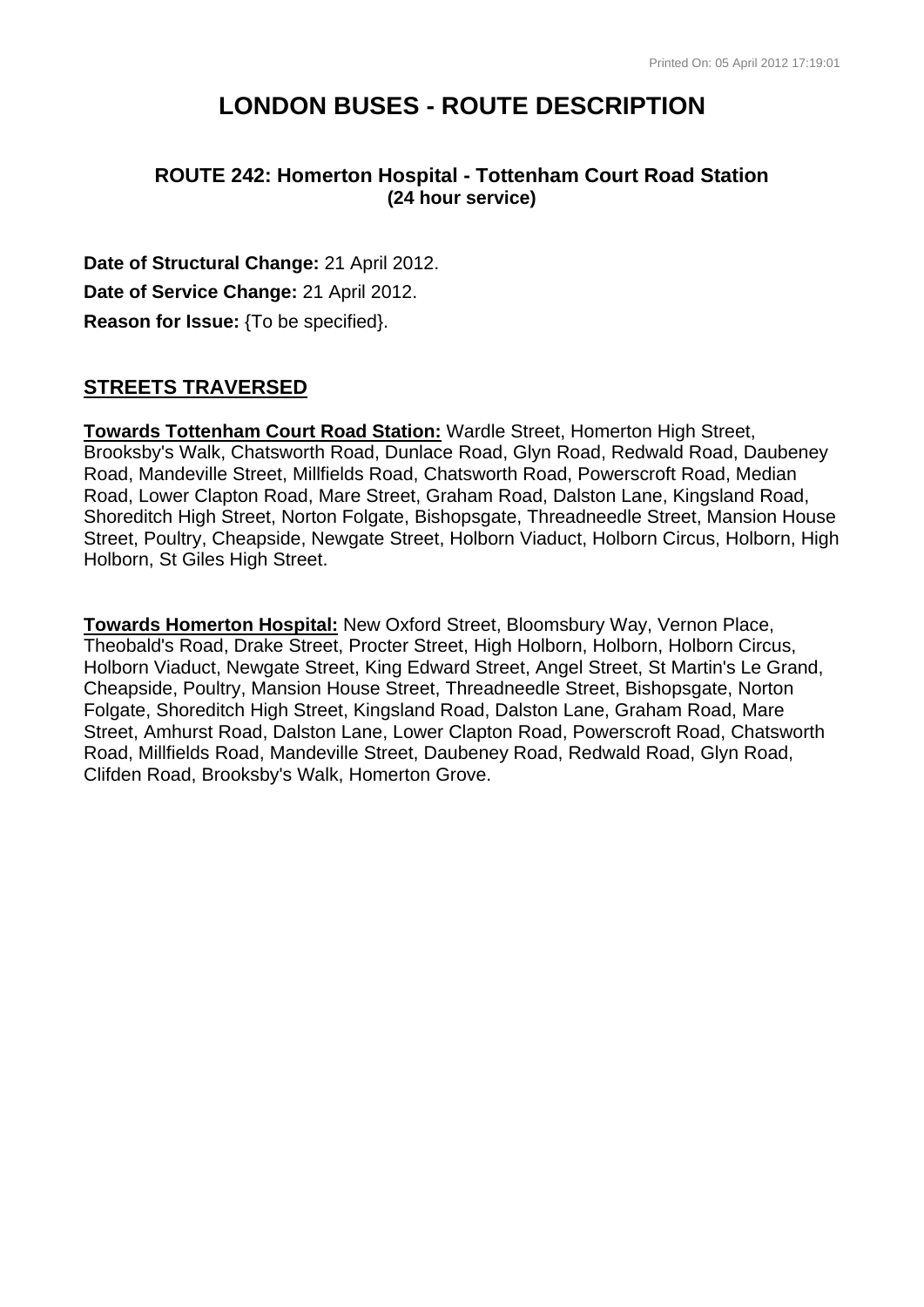# **AUTHORISED STANDS, CURTAILMENT POINTS, & BLIND DESCRIPTIONS**

Please note that only stands, curtailment points, & blind descriptions as detailed in this contractual document may be used.

#### **HOMERTON HOSPITAL, WARDLE STREET**

Public stand in Wardle Street, commencing 3 metres north of St. Barnabus Terrace and extending 25 metres north.

Buses proceed from Homerton Grove via Wardle Street to stand, departing to Wardle Street. Set down in Homerton Grove, at Stop F (BP1818 - Homerton Hospital, Last Stop on LOR: BP1818 - Homerton Hospital) and pick up in Wardle Street, at Stop HA (BP4166 - Homerton Hospital / Wardle Street, First Stop on LOR: BP4166 - Homerton Hospital / Wardle Street).

| AVAILABILITY:                  | At any time.                                          |
|--------------------------------|-------------------------------------------------------|
| <b>OPERATING RESTRICTIONS:</b> | No more than 2 buses on Route 242 should be scheduled |
|                                | to stand at any one time.                             |
| <b>MEAL RELIEFS:</b>           | No meal relief vehicles to stand at any time.         |
| <b>FERRY VEHICLES:</b>         | No ferry vehicles to park on stand at any time.       |
| <b>BLIND DISPLAY:</b>          | Homerton Hospital.                                    |
| <b>OTHER INFORMATION:</b>      | Toilet facilities available 24 hours a day.           |

# **CLAPTON PARK, MILLFIELDS ROAD (from TOTTENHAM COURT ROAD STATION)**

Public stand on north side of Millfields Road, commencing 60 metres east of Chatsworth Road and extending 22 metres west.

Buses proceed from Millfields Road direct to stand, departing via Millfields Road, Glyn Road, Elderfield Road and Chatsworth Road to Powerscroft Road. Set down in Millfields Road, at Alighting Point (34475 - Clapton Park, Last Stop on LOR: BP1824 - Chatsworth Road) and pick up in Powerscroft Road (BP1822 - Chatsworth Road, First Stop on LOR: BP1822 - Chatsworth Road).

| AVAILABILITY:<br>OPERATING RESTRICTIONS:<br><b>MEAL RELIEFS:</b> | At any time.<br>Unscheduled curtailments only.<br>No meal relief vehicles to stand at any time. |
|------------------------------------------------------------------|-------------------------------------------------------------------------------------------------|
| <b>FERRY VEHICLES:</b>                                           | No ferry vehicles to park on stand at any time.                                                 |
| <b>BLIND DISPLAY:</b>                                            | Clapton Park, Millfields.                                                                       |
|                                                                  |                                                                                                 |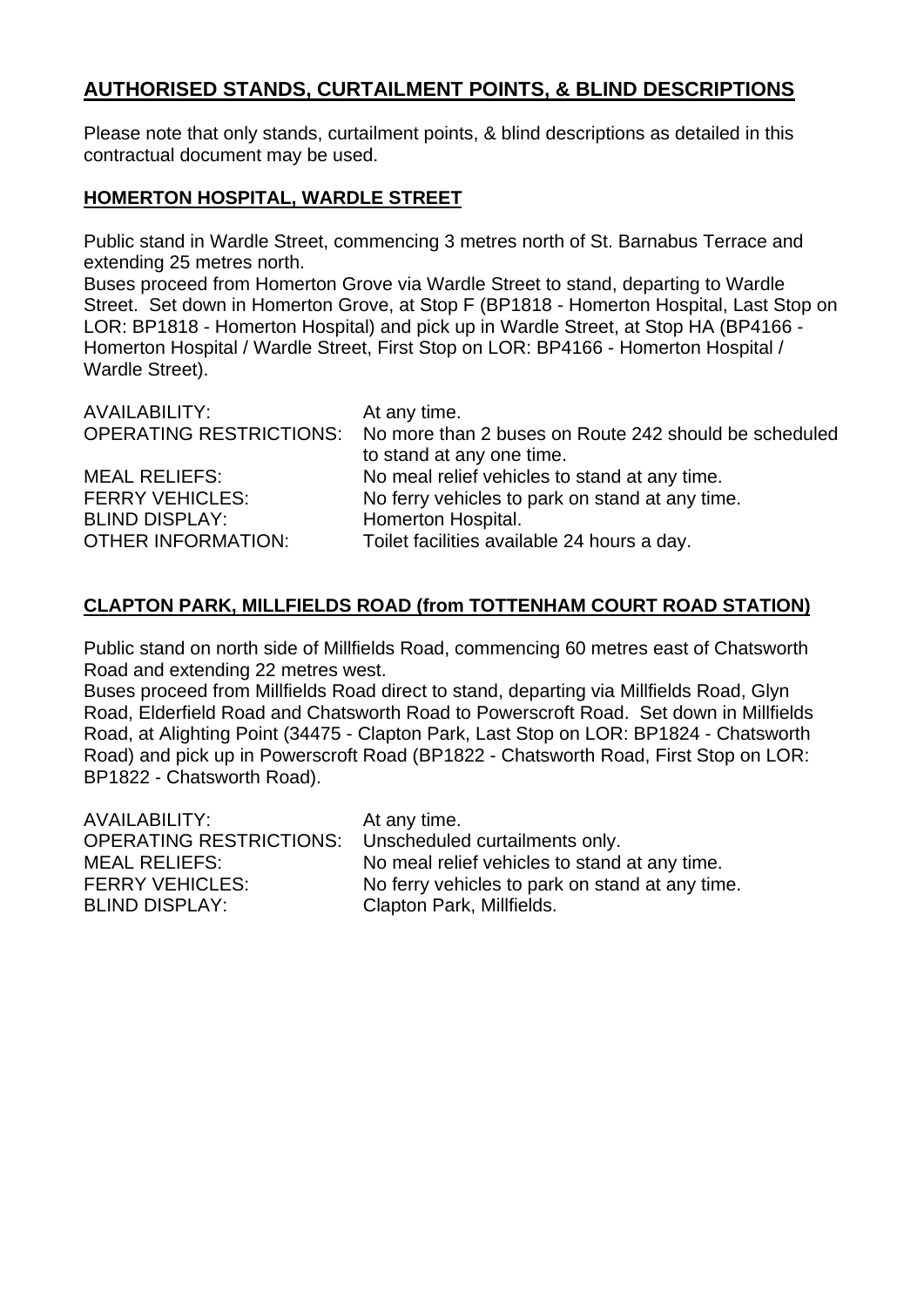## **HACKNEY CENTRAL STATION (from TOTTENHAM COURT ROAD STATION)**

Buses proceed from Graham Road via Mare Street, Bohemia Place, Clapton Bus Garage, Bohemia Place and Mare Street departing to Graham Road. Set down in Graham Road, at Stop G (20997 - Mare Street, Last Stop on LOR: 20997 - Mare Street) and pick up in Graham Road, at Stop E (308 - Graham Road / Hackney Central #, First Stop on LOR: 308 - Graham Road / Hackney Central #).

AVAILABILITY: At any time. BLIND DISPLAY: Hackney Central.

OPERATING RESTRICTIONS: **Turning Point Only - Buses must not stand**

## **DALSTON, HERTFORD ROAD (from TOTTENHAM COURT ROAD STATION)**

Public stand for two buses in Hertford Road, commencing 10 metres south of a point opposite the south flank wall of Nos 87/95 and extending 25 metres north. Buses proceed from Kingsland Road via Enfield Road and Hertford Road to stand, departing via Hertford Road and Downham Road to Kingsland Road. Set down in Kingsland Road, at Stop KE (29730 - Haggerston Station # / Downham Road, Last Stop on LOR: 29730 - Haggerston Station # / Downham Road) and pick up in Kingsland Road, at Stop KK (BP3454 - Haggerston Station # / Downham Road, First Stop on LOR: BP3454 - Haggerston Station # / Downham Road).

AVAILABILITY: At any time. OPERATING RESTRICTIONS: Unscheduled curtailments only. BLIND DISPLAY: Dalston, Downham Road.

MEAL RELIEFS: No meal relief vehicles to stand at any time. FERRY VEHICLES: No ferry vehicles to park on stand at any time.

## **DALSTON JUNCTION BUS STATION (from Homerton Hospital)**

Private stand for 6 buses in bus station.

Buses proceed from Kingsland Road via Forest Road and Dalston Junction Bus Station to stand, departing via Dalston Junction Bus Station and Kingsland Road to Dalston Lane. Set down in Kingsland Road, at Stop D (2095 - Kingsland Road / Forest Road, Last Stop on LOR: 2095 - Kingsland Road / Forest Road) and pick up in Dalston Lane, at Stop K (14219 - Dalston Lane / Dalston Junction, First Stop on LOR: 14219 - Dalston Lane / Dalston Junction).

| <b>OPERATING RESTRICTIONS:</b><br>Unscheduled curtailments only<br>No meal relief vehicles to stand at any time.<br><b>MEAL RELIEFS:</b><br><b>FERRY VEHICLES:</b><br><b>BLIND DISPLAY:</b><br>Dalston Junction. | <b>AVAILABILITY:</b> | At any time.<br>No ferry vehicles to park on stand at any time. |
|------------------------------------------------------------------------------------------------------------------------------------------------------------------------------------------------------------------|----------------------|-----------------------------------------------------------------|
|------------------------------------------------------------------------------------------------------------------------------------------------------------------------------------------------------------------|----------------------|-----------------------------------------------------------------|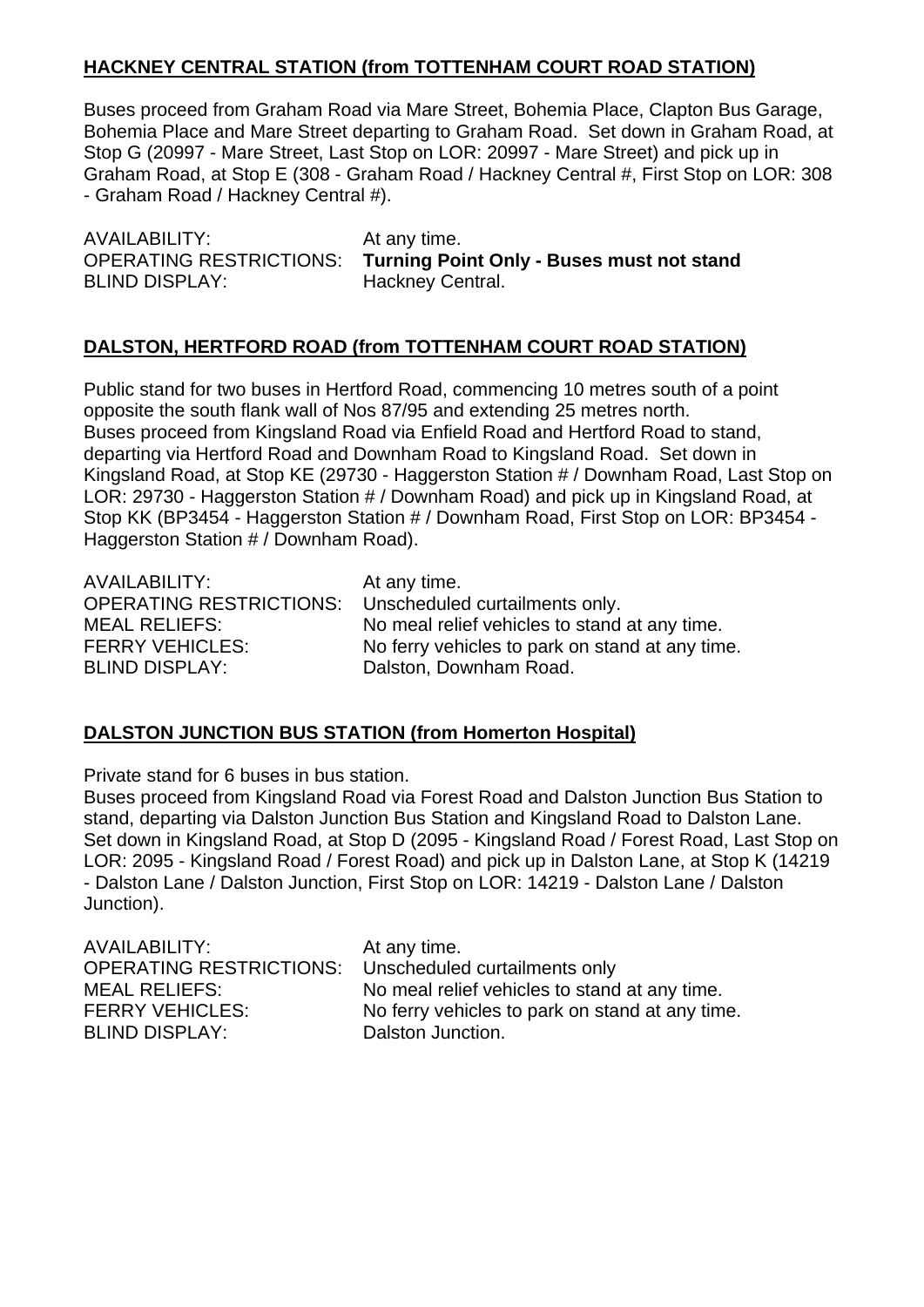# **SHOREDITCH, CALVERT AVENUE**

Public stand for five buses on north side of Calvert Avenue, commencing at a point 76 metres east of Shoreditch High Street and extending 60 metres west.

#### From Homerton Hospital.

Buses proceed from Kingsland Road via Shoreditch High Street and Calvert Avenue to stand, departing via Calvert Avenue, Arnold Circus, Calvert Avenue and Shoreditch High Street to Kingsland Road. Set down in Kingsland Road, at Stop T (13454 - Shoreditch Church, Last Stop on LOR: 13454 - Shoreditch Church) and pick up in Kingsland Road, at Stop V (29596 - Kingsland Road / Waterson Street, First Stop on LOR: 29596 - Kingsland Road / Waterson Street).

#### From Tottenham Court Road Station.

Buses proceed from Shoreditch High Street via Calvert Avenue to stand, departing via Calvert Avenue, Arnold Circus and Calvert Avenue to Shoreditch High Street. Set down in Shoreditch High Street, at Stop P (BP3475 - Shoreditch Church, Last Stop on LOR: BP3475 - Shoreditch Church) and pick up in Shoreditch High Street, at Stop N (33346 - Shoreditch High Street Station #, First Stop on LOR: 33346 - Shoreditch High Street Station #).

| AVAILABILITY:                  | At any time.                                    |
|--------------------------------|-------------------------------------------------|
| <b>OPERATING RESTRICTIONS:</b> | Unscheduled curtailments only.                  |
| <b>MEAL RELIEFS:</b>           | No meal relief vehicles to stand at any time.   |
| <b>FERRY VEHICLES:</b>         | No ferry vehicles to park on stand at any time. |
| <b>BLIND DISPLAY:</b>          | Shoreditch.                                     |

## **LIVERPOOL STREET STATION, BISHOPSGATE (from Homerton Hospital)**

Buses proceed from Bishopsgate via Wormwood Street, London Wall, Moorgate, South Place, Eldon Street, Blomfield Street, London Wall and Wormwood Street departing to Bishopsgate. Set down in Bishopsgate, at Stop L (2116 - Liverpool Street Station <> #, Last Stop on LOR: 2116 - Liverpool Street Station <> #) and pick up in Bishopsgate, at Stop E (37641 - Liverpool Street Station <> #, First Stop on LOR: 37641 - Liverpool Street Station  $\langle$  = #).

| AVAILABILITY:                             | At any time. |
|-------------------------------------------|--------------|
| <b>OPERATING RESTRICTIONS: Turning Po</b> |              |
| <b>BLIND DISPLAY:</b>                     | Liverpool St |

g Point Only - Buses must not stand ol Street.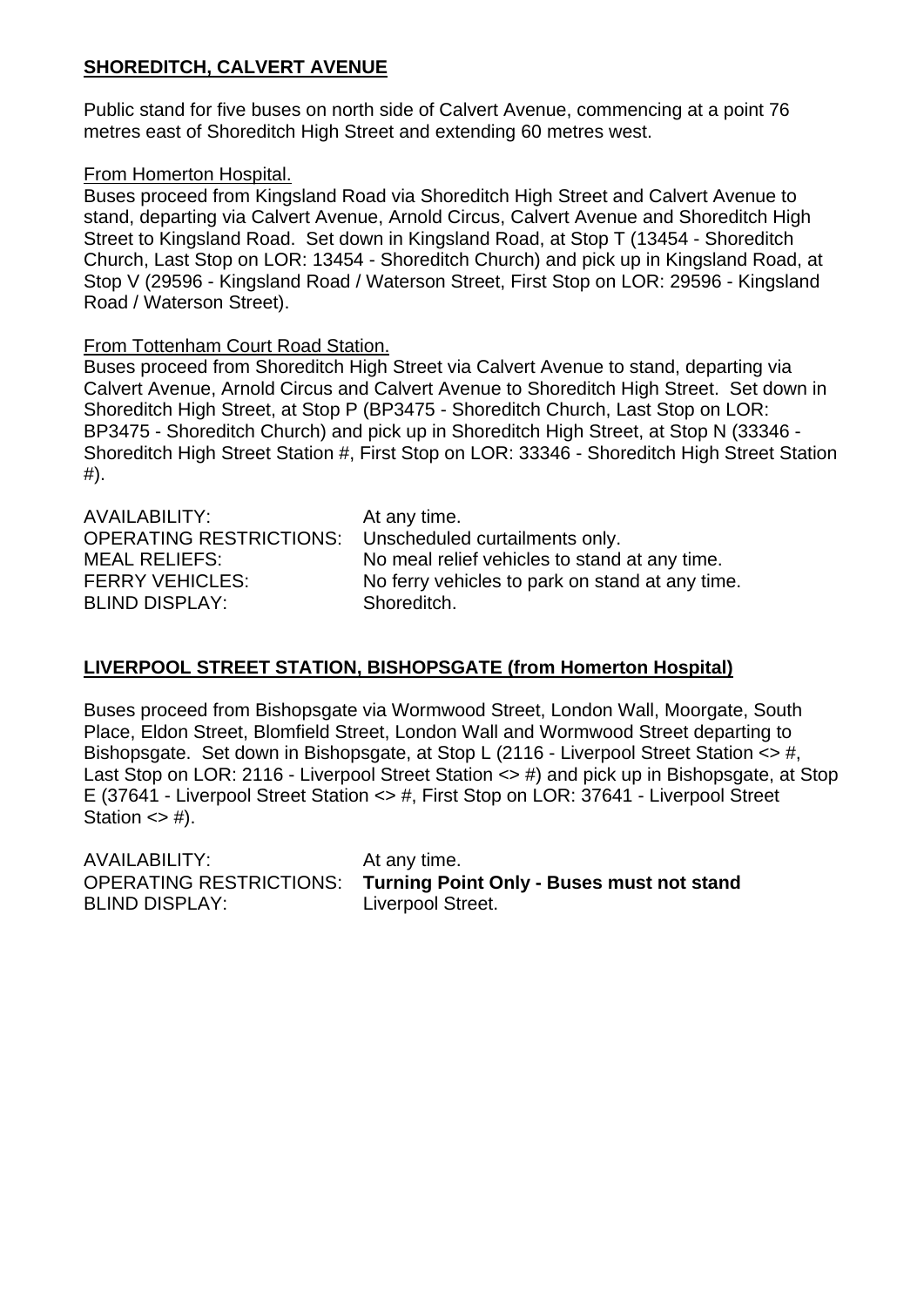# **ST. PAUL'S STATION, KING EDWARD STREET (from Homerton Hospital)**

Public stand for four buses on west side of King Edward Street, commencing 45 metres north of northern kerb line of Angel Street and extending 45 metres south. Buses proceed from Newgate Street via King Edward Street to stand, departing via King Edward Street, Little Britain, Montague Street, Museum Of London Roundabout and St Martin's Le Grand to Cheapside. Set down in Newgate Street, at Stop SQ (BP3442 - St Paul's Station <>, Last Stop on LOR: BP3442 - St Paul's Station <>) and pick up in Cheapside, SY (BP5575 - St Paul's Station <>, First Stop on LOR: BP5575 - St Paul's Station <>).

AVAILABILITY: At any time. OPERATING RESTRICTIONS: Unscheduled curtailments only. BLIND DISPLAY: St. Paul's.

MEAL RELIEFS: No meal relief vehicles to stand at any time. FERRY VEHICLES: No ferry vehicles to park on stand at any time.

#### **HOLBORN CIRCUS, CHARTERHOUSE STREET [SOUTH SIDE] (from Homerton Hospital)**

Public stand for four buses on south side of Charterhouse Street commencing 8 metres east of Ely Place and extending 44 metres east.

Buses proceed from Holborn Viaduct via Holborn Circus, St Andrew Street, Shoe Lane, Stonecutter Street, Farringdon Street and Charterhouse Street to stand, departing via Charterhouse Street and Holborn Circus to Holborn Viaduct. Set down in Holborn Viaduct, at Stop L (8571 - Holborn Circus and pick up in Holborn Viaduct, at Stop K (2018 - Holborn Circus.

AVAILABILITY: At any time. OPERATING RESTRICTIONS: Unscheduled curtailments only. MEAL RELIEFS: No meal relief vehicles to stand at any time. FERRY VEHICLES: No ferry vehicles to park on stand at any time.<br>BLIND DISPLAY: Holborn Circus. BLIND DISPLAY:

## **BLOOMSBURY, RED LION SQUARE (from Homerton Hospital)**

Public stand for two buses on east side of Procter Street commencing 2 metres from the southern arm of Red Lion Square, extending 20 metres north. Buses proceed from High Holborn via New Oxford Street, Bury Place, Bloomsbury Way, Vernon Place, Theobald's Road, Drake Street and Procter Street to stand, departing to Procter Street. Set down in High Holborn, at Stop Q (20394 - High Holborn, Last Stop on LOR: 20394 - High Holborn) and pick up in Procter Street, at Stop H (33107 - Procter Street, First Stop on LOR: 33107 - Procter Street).

| <b>AVAILABILITY:</b>           | At any time.                                    |
|--------------------------------|-------------------------------------------------|
| <b>OPERATING RESTRICTIONS:</b> | Unscheduled curtailments only.                  |
| <b>MEAL RELIEFS:</b>           | No meal relief vehicles to stand at any time.   |
| <b>FERRY VEHICLES:</b>         | No ferry vehicles to park on stand at any time. |
| <b>BLIND DISPLAY:</b>          | Holborn.                                        |